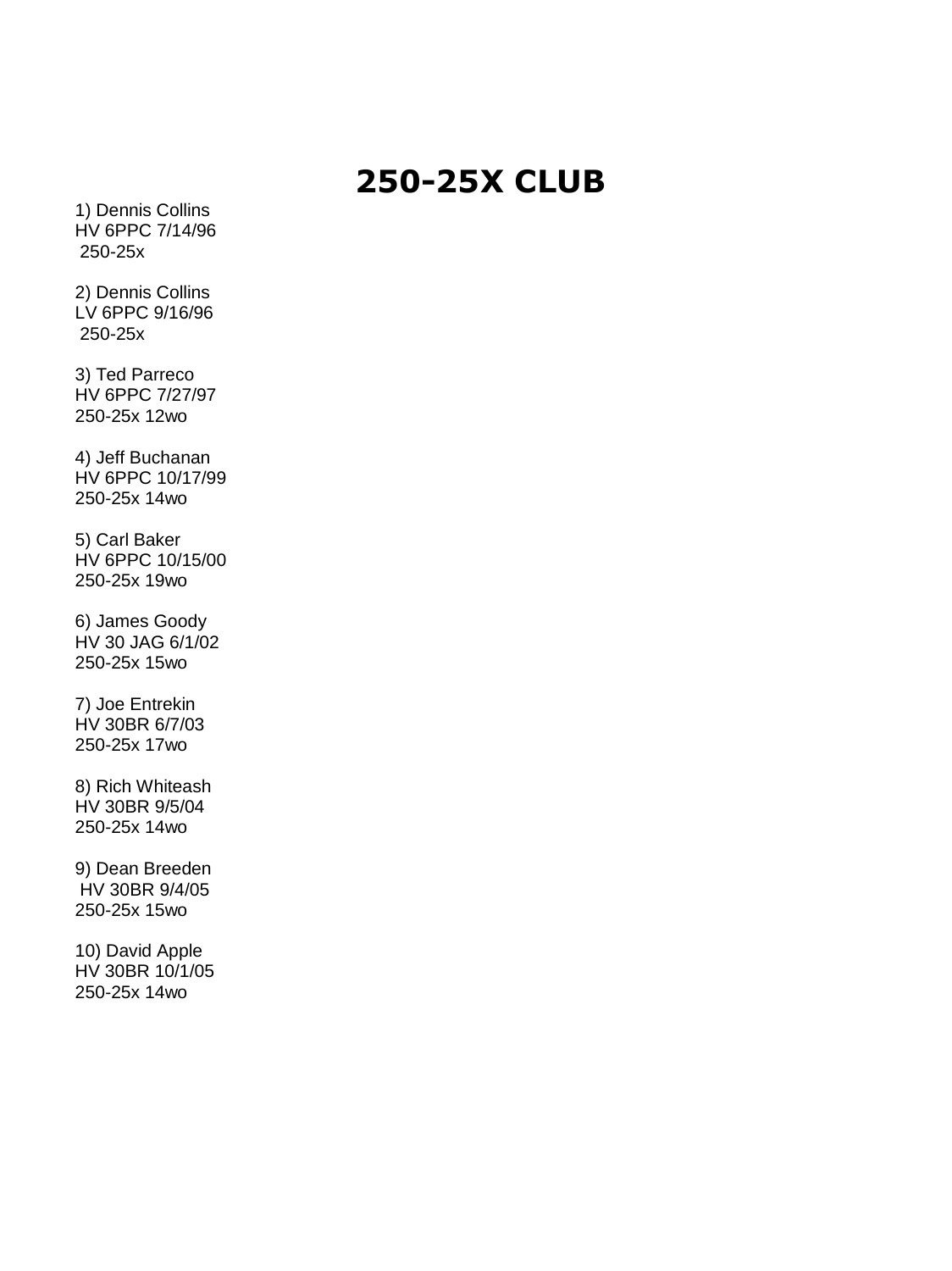11) Al Weaver HV 30BR 5/13/06 250-25x 21wo 12) Rod Morton HV 30BR 8/27/06 250-25x 19wo 13) Mike Bigelow HV 30BR 5/27/07 250-25x 12wo 14) Ken Livengood HV 30BR 7/29/07 250-25x 15wo 15) Ken Livengood HV 30BR 8/18/07 250-25x 13wo 16) Ken Livengood HV 30BR 9/8/07 250-25x 15wo 17) Dean Breeden HV 30BR 9/16/07 250-25x 14wo 18) Roger Avery HV 30BR 6/28/08 250-25x 19wo 19) Joe Pellegrene HV 30BR 7/6/08 250-25x 20wo 20) Mark Ludinsky HV 30BR 8/3/08 250-25X 14wo 21) Herb Llewellyn LV 30BR 8/10/08 250-25X 18wo **LV World Record Current Record**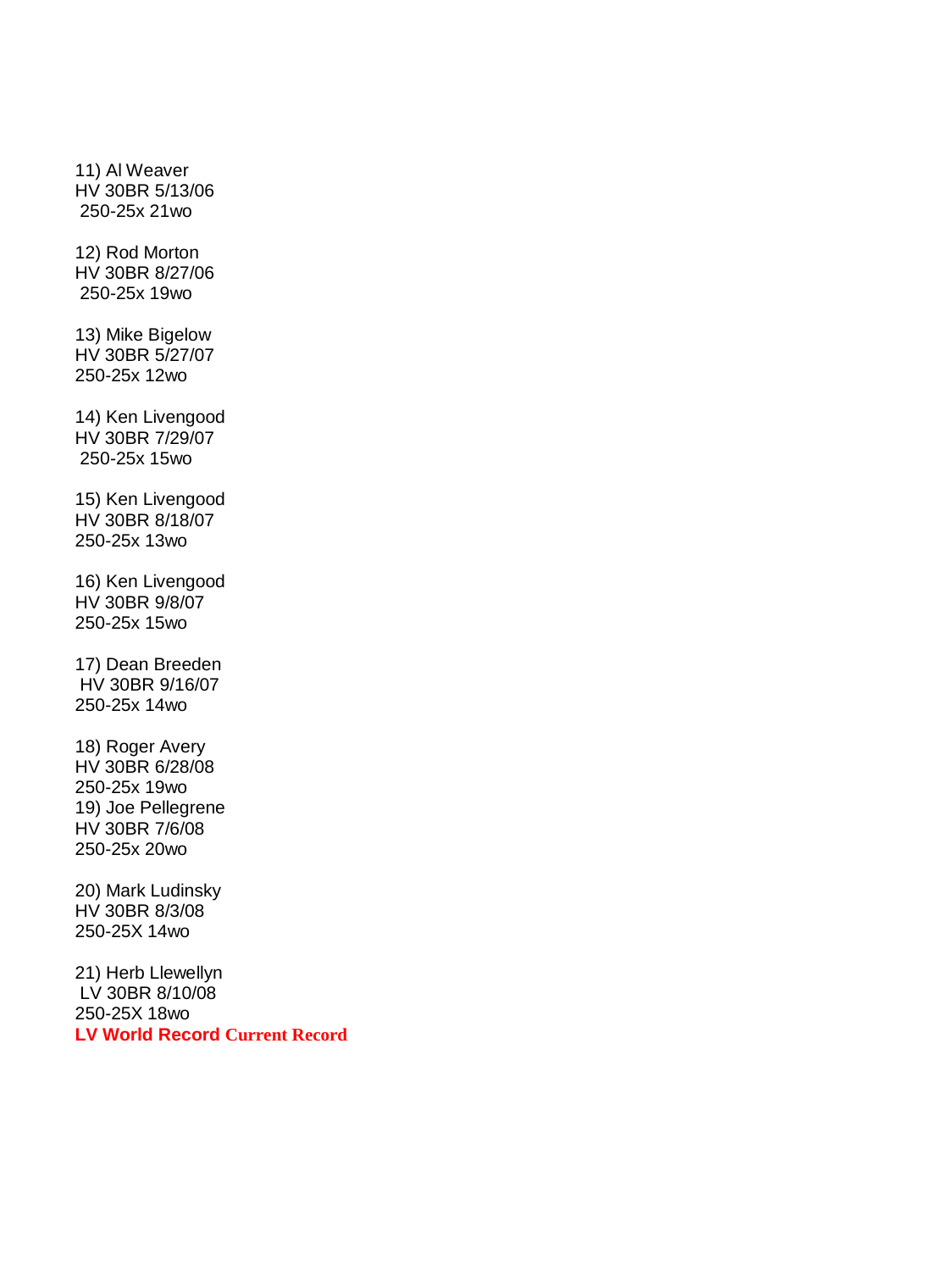22) Jackie Stogsdill HV 30BR 8/16/08 250-25X 14wo 23) Hal Drake HV 30BR 9/27/08 250-25X 18wo 24) Roger Avery HV 30BR 9/27/08 250-25X 18wo 25) Johnny Lorick HV 30BR 9/27/08 250-25X 17wo 26) Ron Collins HV 30BR 10/4/08 250-25X 18wo 27) Mark Ludinsky HV 30BR 10/5/08 250-25X 20wo 28) Hal Drake HV 30BR 10/11/08 250-25X 14wo 29) Wayne France HV 30 05/16/09 250-25X 16wo 30) Wayne France HV 30 06/06/09 250-25X 16wo 31) Mark Ludinsky HV 30BR **6/27/10**  250-25X 19wo 32) Shaun Shank HV 30BR 06/26/2011 250-25X w/19WO 33) Steve Jaynes HV 30BR 08/20/2011 250-25X w/18WO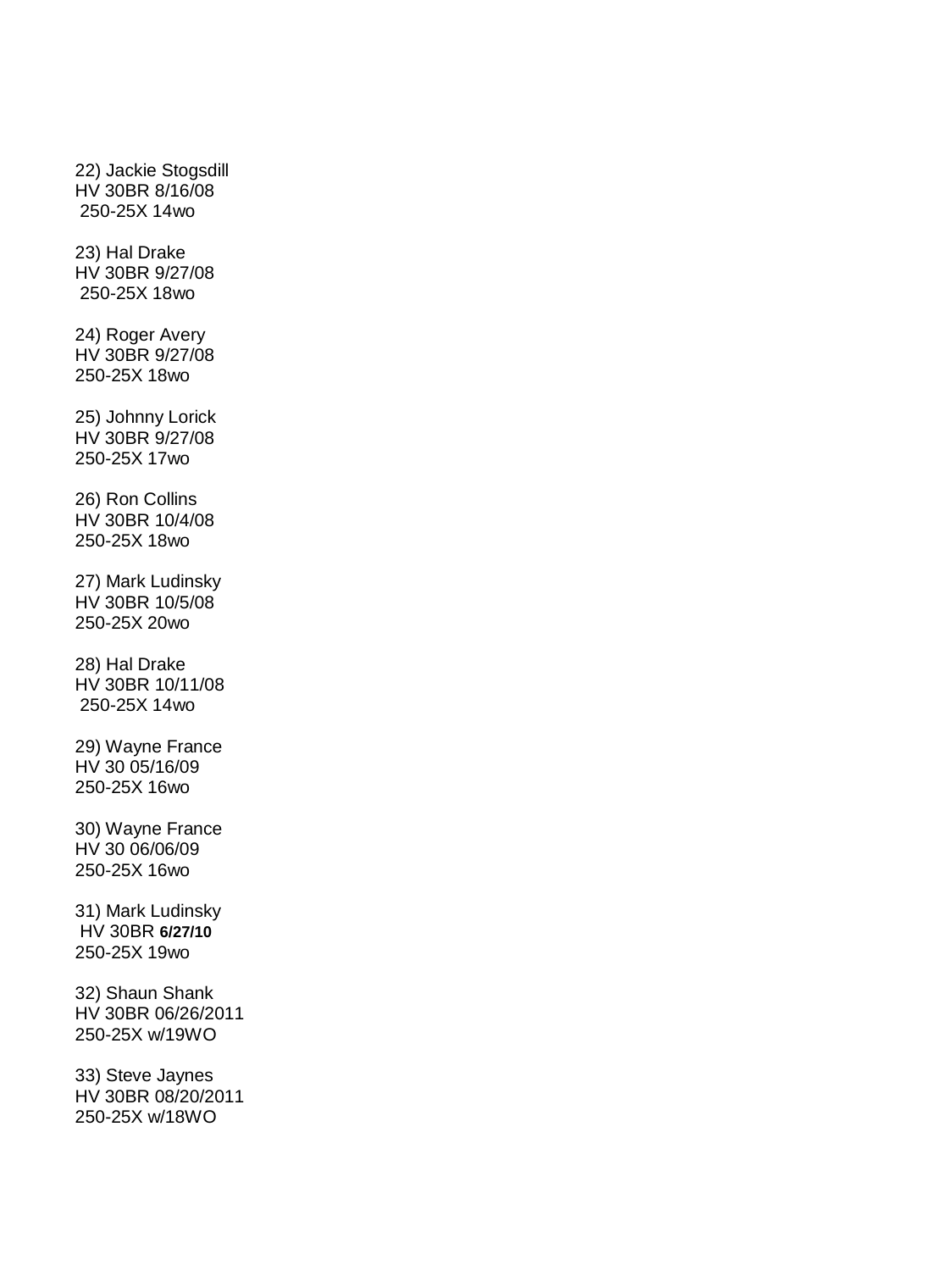34) Kevin Donalds, Jr. HV 30BR 05/18/13 250-25X; 17WO's 35) Herb Llewellyn HV 30BR 8/31/13 250-25X 15WO 36) Randy Jarvais HV 30BR 6/1/14 250-25X 15WO 37) Randy Jarvais HV 30BR 8/1/15 250-25X 20WO 38) Dave Short HV 30BR 07/10/16 250-25X; 10WO 39) Dean Breeden LV 30BR 7/16/16 250-25X 17WO 40) Josh Shrum HV 30BR 9/4/16 250-25X 13WO 41) Dick Grosbier HV 30BR 9/10/16 -25X 13WO 42) Randy Watson HVFS 30BR 7/08/17 250-25X 20WO 43) Randy Jarvais HVFS 30BR 5/6/18 250-25X 22WO **HV World Record Current Record**  44) Martin Lawing

HVFS 30BR 7/7/18 250-25X 22WO **HV tied World Record**

45) Dewey Hancock HVFS 30 Dasher 8/11/18 250-25X 19WO